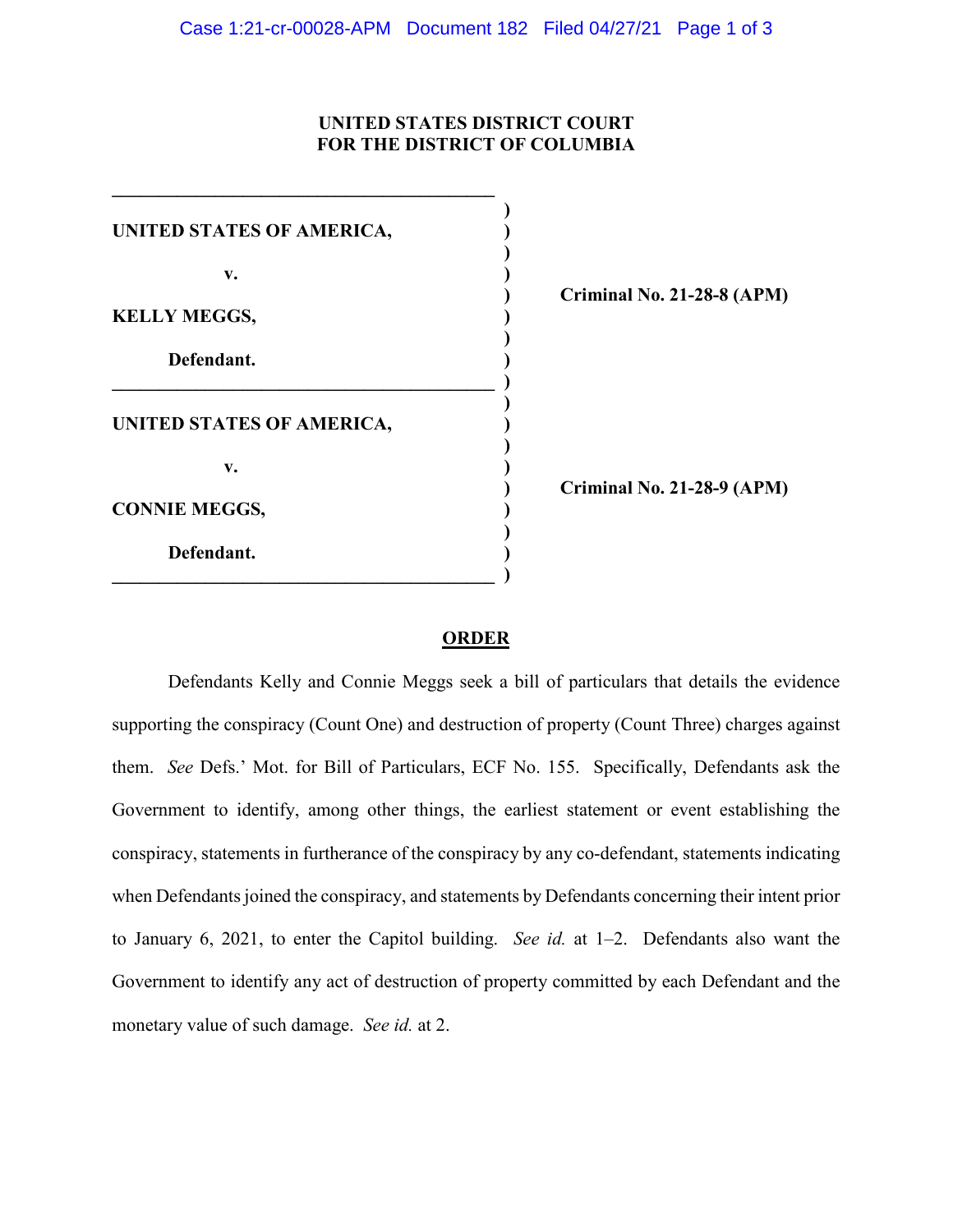## Case 1:21-cr-00028-APM Document 182 Filed 04/27/21 Page 2 of 3

"A bill of particulars can be used to ensure that the charges brought against a defendant are stated with enough precision to allow the defendant to understand the charges, to prepare a defense, and perhaps also to be protected against retrial on the same charges." *United States v. Butler*, 822 F.2d 1191, 1193 (D.C. Cir. 1987). "Yet if the indictment is sufficiently specific, or if the requested information is available in some other form, then a bill of particulars is not required." *Id.* "[W]hether a bill of particulars is necessary rests within the sound discretion of the trial court." *See United States v. Mejia*, 448 F.3d 436, 445 (D.C. Cir. 2006) (internal quotation marks omitted).

Defendants in this case have not demonstrated a need for a bill of particulars at this juncture. The Third Superseding Indictment spells out the conspiracy count over 15 pages. *See* Third Superseding Indictment, ECF No. 127 [hereinafter Third Superseding Indictment], at 6–21. It identifies the object of the conspiracy, the time period of the conspiracy, the conspiracy's members, and the manner and means of the conspiracy. *See id.* ¶¶ 27–29. The charging document also contains 80 paragraphs detailing overt acts in furtherance of the conspiracy, *see id.* ¶¶ 30–110, some of which directly implicate Defendants—particularly Kelly Meggs, *see id.* ¶¶ 37–39, 48–50, 56, 59, 68, 70, 74–75, 87, 90, 95–100, 110. Additionally, the Government is in the process of producing a large volume of discovery that presumably contains the particulars that Defendants seek and will allow them to adequately prepare for trial. Such discovery, when combined with the details of the conspiracy set forth in the indictment, make a bill of particulars unnecessary at this stage of the case. *See United States v. Ramirez*, 54 F. Supp. 2d 25, 29 (D.D.C. 1999) ("A bill of particulars is not a discovery tool or a devise for allowing the defense to preview the government's theories or evidence.").

To be sure, the Third Superseding Indictment offers less detail about the specific property that Defendants are alleged to have destroyed. *See* Third Superseding Indictment ¶¶ 112–113.